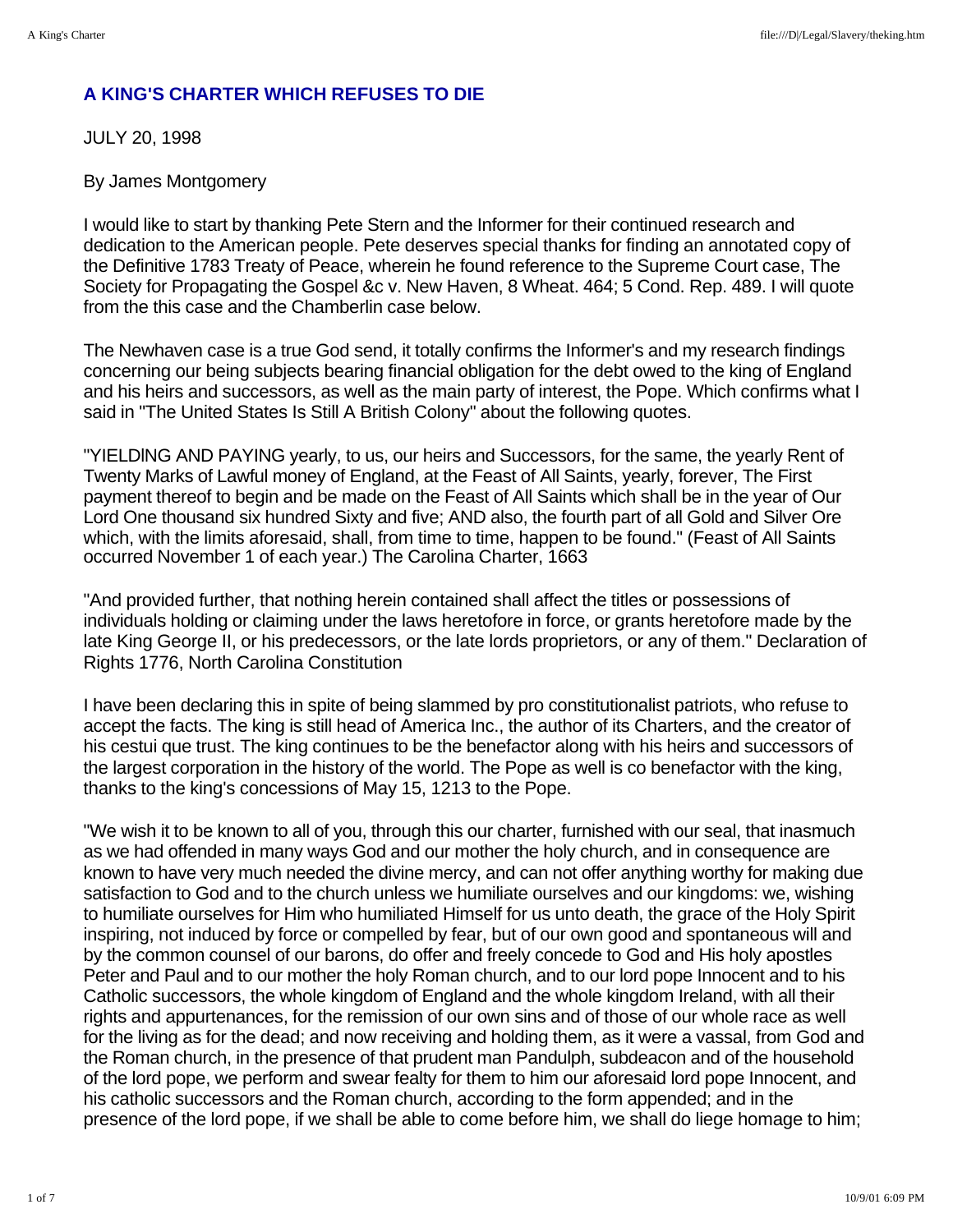binding our successors aid our heirs by our wife forever, in similar manner to perform fealty and show homage to him who shall be chief pontiff at that time, and to the Roman church without demur. Concessions of May 15, 1213 to the Pope

The states and it's inhabitants claim this land as theirs, patriots claim the have allodial title to the land. How can this be when they never owned it to begin with?

"But this State had no title to the territory prior to the title of the King of Great Britain and his subjects, nor did it ever claim as lord paramount to them. This State was not the original grantor to them, nor did they ever hold by any kind of tenure under the State, or owe it any allegiance or other duties to which an escheat is annexed. How then can it be said that the lands in this case naturally result back by a kind of reversion to this State, to a source from whence it never issued, and from tenants who never held under it? MARSHALL v. LOVELESS, 1 N.C. 412 (1801), 2 S.A. 70

The world continues to pay the benefactors of the king's Charters, for the king's investment in America, via taxes. I have got news for you America, if Conquest, war or the dividing of an Empire cannot pry the possessions from a Corporate trust, the king never lost or was in danger of losing his possessions. Also, the king's money that was in existence and being used by the states and their inhabitants, prior to the Revolutionary War, remained the king's possessions, real property, on loan to America and her inhabitants, for which the king expected and demanded his return for his investment, under his corporate Charters and the trust he set up for his heirs and successors. Was this the only money infusion into this Country? No. Beginning in 1778, just two years after the Revolutionary War began, the states were borrowing money from the king of France. The House of Rothschilds located in France was the money source. France (Rothschilds) continued to loan money to the U.S. government with the debt reaching 18 million dollars. This is the foot hold Hamilton had over Washington during the debate on whether or not to allow the banking families to incorporate in the U.S., and float this countries debt. You don't have to be a rocket scientist to figure it out, look back at what has happened since and you will see this is in fact what took place.

Seems to me as a matter of law, a contract entered into voluntarily by someone voids any conflict or injury to that individuals rights. The king always intended to retain his minerals and money, and he knew as stated by other quotes in this article the barristers would retain his land under the corporate trust.

Contract Between the King and the Thirteen United States of North America, signed at Versailles July 16, 1782.

## **ARTICLE 1**

"It is agreed and certified that the sums advanced by His Majesty to the Congress of the United States under the title of a loan, in the years 1778, 1779, 1780, 1781, and the present 1782, amount to the sum of eighteen million of livres, money of France, according to the following twenty-one receipts of the above-mentioned underwritten Minister of Congress, given in virtue of his full powers, to wit:

- 1. 28 February 1778 750,000
- 2. 19 May do 750,000
- 3. 3 August do 750,000
- 4. 1 November do 750,000 Total 3,000,000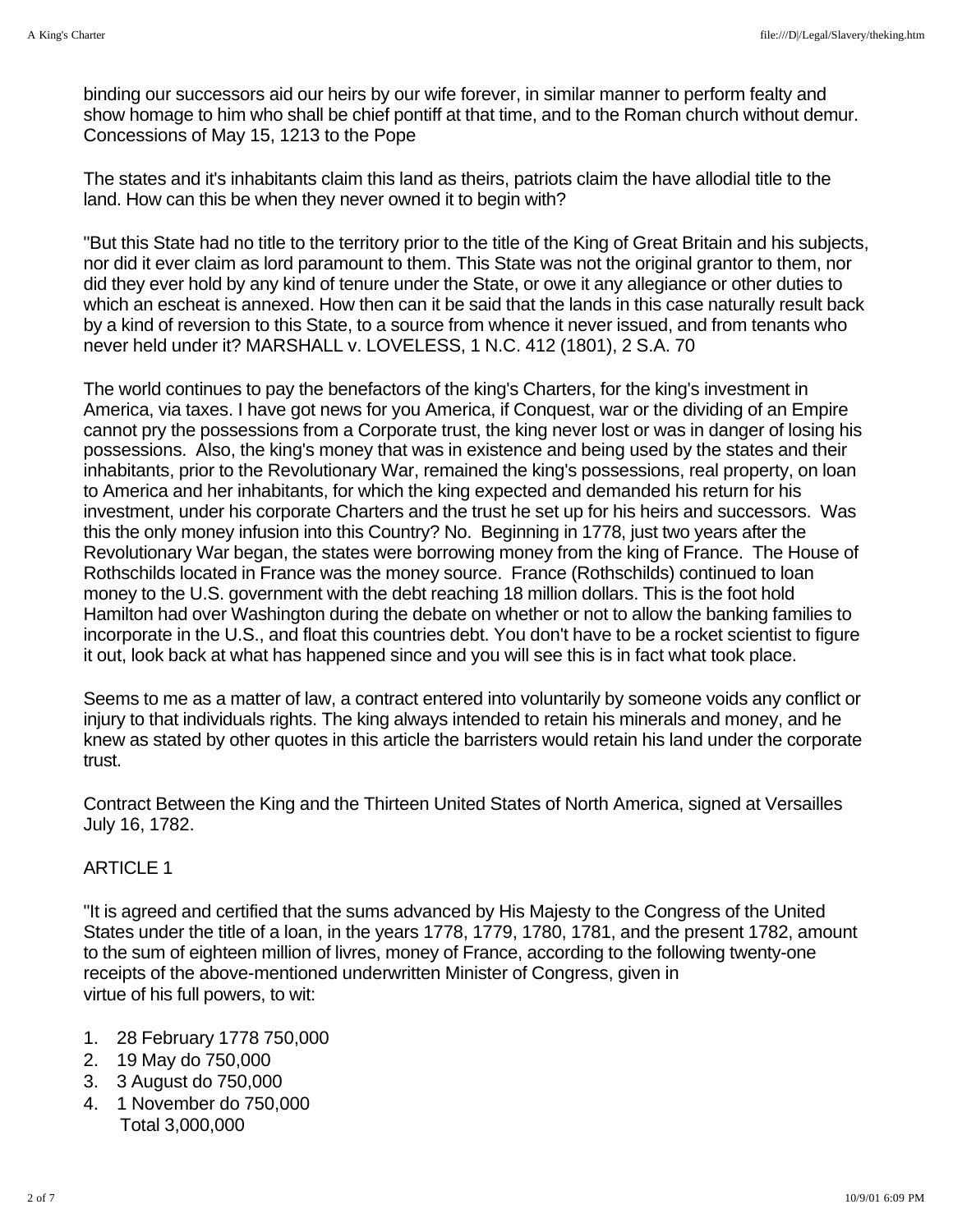- 5. 10 June 1779 250,000
- 6. 16 September do 250,000
- 7. 4 October do 250,000
- 8. 21 December do 250,000 Total 1,000,000
- 9. 29 February 1780 750,000
- 10. 23 May do 750,000
- 11. 21 June do 750,000
- 12. 5 October do 750,000
- 13. 27 November do 1,000,000 Total 4,000,000
- 14. 15 February 1781 750,000
- 15. 15 May do 750,000
- 16. 15 August do 750,000
- 17. 1 August do 1,000,000
- 18. 15 November do 750,000 Total 4,000,000
- 19. 10 April 1782 1,500,000
- 20. 1 July do 1,500,000
- 21. 5 of the same month 3,000,000 Total 6,000,000

Amounting in the whole to eighteen millions, viz 18,000,000.

By which receipts the said Minister has promised, in the name of Congress and in behalf of the thirteen United States, to cause to be paid and reimbursed to the royal treasury of His Majesty, on the 1st of January, 1788, at the house of his Grand Banker at Paris, the said sum of eighteen millions, money of France, with interest at five per cent per annum."

Source: Treaties and Other International Acts of the United States of America. Edited by Hunter Miller Volume 2 Documents 1-40 : 1776-1818 Washington : Government Printing Office, 1931.

Notice also folks, this is just one year before the 1783 Treaty of Peace is signed, the king of France (Rothschilds) made sure his debt was protected before he signed on to the con of the millennium. The king of England's Charter on one side, the Rothschild's debt obligations on the other, both vying for a piece of America. The king of England for his trust, the Rothschilds for their corporate take over and control of the king's trust, the Pope as the main benefactor of both sides. The Pope remains even further in the back ground than the Rothschilds, however he stands to gain no matter what happens.

Here are a few quotes from William Manley German, in a speech to the House of Commons December 1913.

"....Referring to Canada's bank acts: I believe the plan outlined follows the English system, a system applied to the great banks of England. Mr. White, House of Commons, December 17, 1912, in response to a question from the Honorable William Manley German. i.e. they were creating an English system which is to say a Rothschildian cartel...."

"Senator Robert L. Owen continues: "It was not very long until this information was brought to the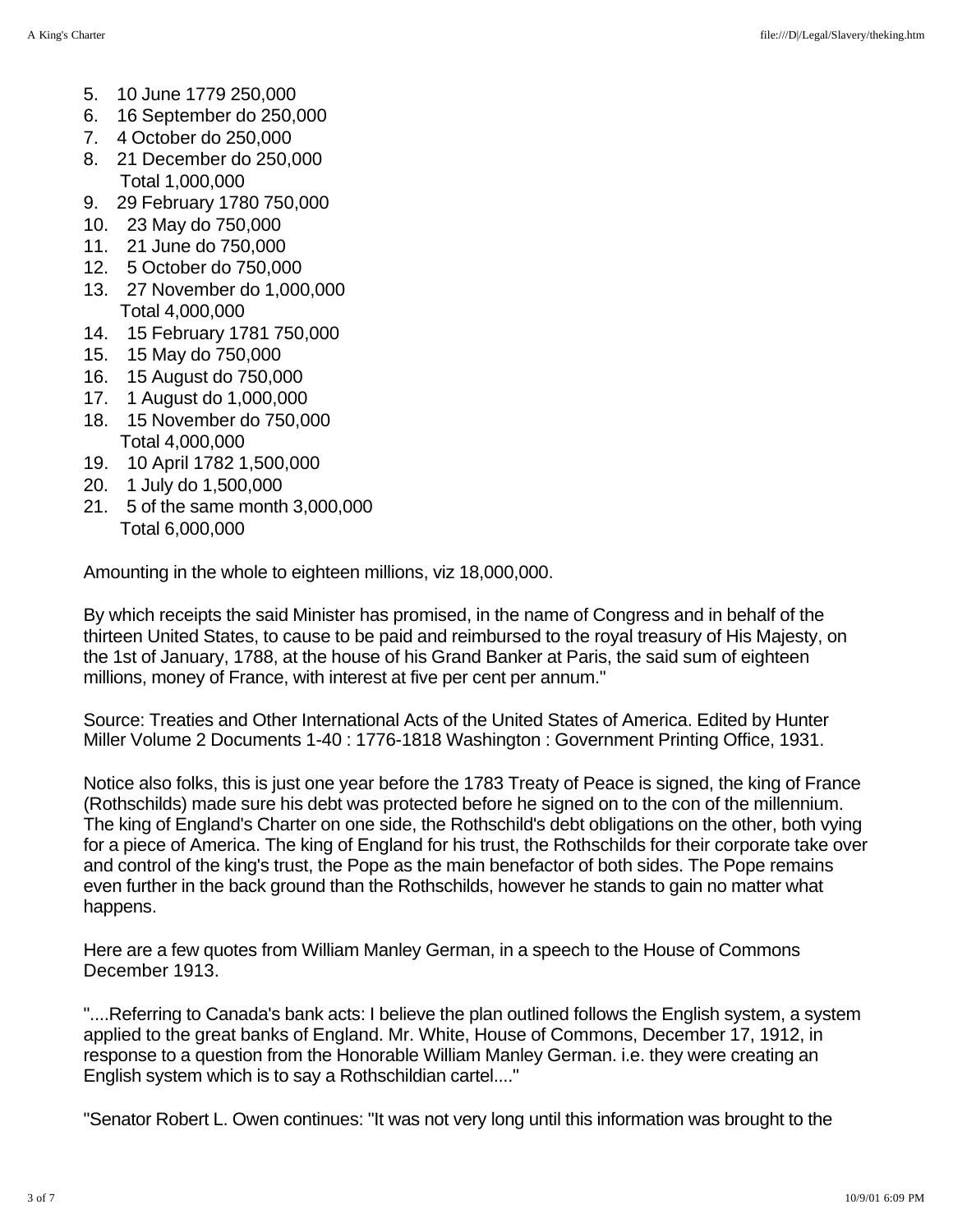Rothschild's Bank, and they saw that here was a nation ready to be exploited; here was a nation setting up an example that they could issue their own money instead of the money coming through the banks"

"The Rothschild's Bank caused a bill to be introduced in the English Parliament, which provided that no colony of England could issue its own money."

"Thus, they had to use English money. The colonies were compelled to discard their money and mortgage themselves to the Rothchild's Bank of England to get money."

"Then, for the first time in the history of the United States, money began to be based on debt. Benjamin Franklin stated that in one year from that date the streets of the colonies were filled with the unemployed."

"Franklin later claimed that this was the real cause of the War of Independence. He said: "The colonies would gladly have borne the little tax on tea and other matters had it not been that England and the Rothschild's Bank took away from the colonies their money which created unemployment, dissatisfaction and debt." William Manley German, in a speech to the House of Commons December 1913, Brigham Young University, web site Http://library.byu.edu/~rdh/eurodocs/uk.html.

Nothing changes, the Rothschilds have always played both sides against each other, they did the same thing during the Civil War, see my research paper, "A Country Defeated In Victory, parts I & II.

Before I go any further lets look at the facts that prove the king never lost his Corporations created by his Charters, or lands held by his Corporations, by and through the supposed loss of the Revolutionary War, or the signing of the 1783 Treaty of Peace, or the 1794 Jay Treaty.

"The property of British corporations, in this country, is protected by the sixth article of the treaty of peace of 1783, in the same manner as those of natural persons; and their title, thus protected, it confirmed by the ninth article of the treaty of 1794, so that is could not be forfeited by any intermediate legislative act, or other proceeding for the defect of alienage." The Society for Propagating the Gospel, &c v. New Haven, 8 Wheat. 464; 5 Cond. Rep. 489. (Footnote-annotated, Definitive Treaty of Peace)

"The capacity of private individuals (British subjects), or of corporations, created by the crown, in this country, or in Great Britain, to hold lands or other property in this country, WAS NOT affected by the revolution. The proper courts in this country will-interfere to prevent an abuse of the trusts confided to British corporations holding lands here to charitable uses, and will aid in enforcing the due execution of the trusts; but neither those courts, nor the local legislature where the lands lie, can adjudge a forfeiture of the franchises of the foreign corporation, or of its property. The property of British corporations, in this country, is protected by the 6th article of the treaty of peace of 1783 in the same manner as those of natural persona; and their title, thus protected, is confirmed by the 9th article of the treaty of 1794, so that it could not be forfeited by any intermediate legislative act, or other proceeding, for the defect of alienage. The termination of a treaty, by war, DOES NOT devest rights of property already vested under it. Nor do treaties, in general, become extinguished, ipso facto, by war between the two governments. Those stipulating for a permanent arrangement of territorial, and other national rights, are, at most, suspended during the war, and revive at the peace, unless they are waived by the parties, or new and repugnant stipulations are made." The Society, &c., v. The Town of New Haven. Et Al. 8 Wheat. 464; 5 Cond. Rep. 489.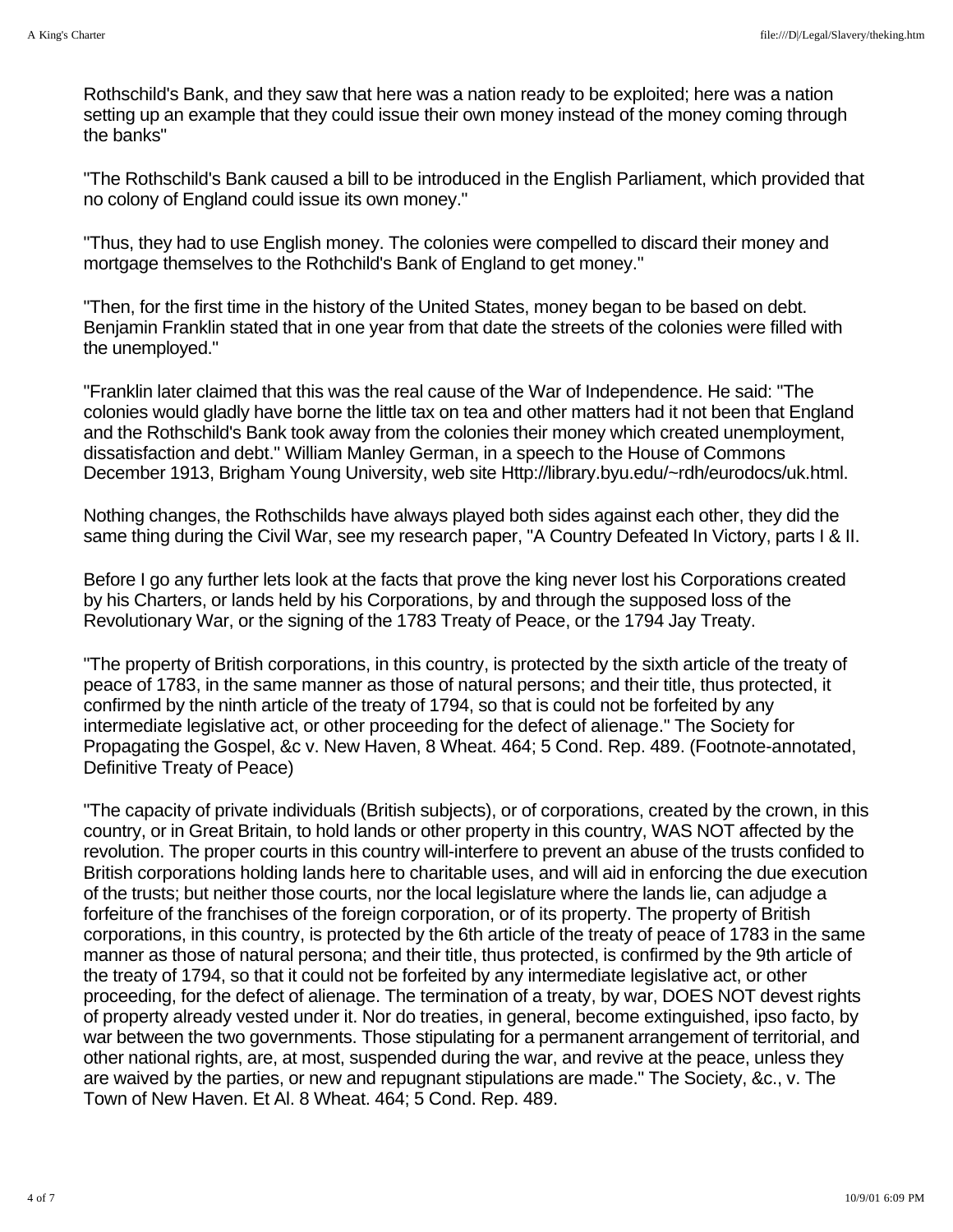The king holds the rest of the world to different standards, as does the Pope, they hold us to the king's law on trusts and does not apply the same law to himself, so he can retain his lands and possessions, as does the Pope, under British made International law.

"It is a familiar principle that the King is not bound by any act of parliament unless he be named therein by special and particular words. The most general words that can be devised (for example, any person or persons, bodies politic or corporate) affect not him in the least, if they may tend to restrain or diminish any of his rights and interests. He may even take the benefit of any particular act, though not named. The rule thus settled respecting the British Crown is equally applicable to this government, and it has been applied frequently in the different states, and practically in the Federal courts. It may be considered as settled that so much of the royal prerogatives as belonged to the King in his capacity of parens patrioe, or universal trustee, enters as much into our political state as it does into the principles of the British Constitution." U.S. v. Chamberlin, 219 U.S. 250 (1911), "Dollar Sav. Bank v. United States, supra"

Do the king and the Pope have proper claims to their land holdings? No. The king's claim would not exist accept for his barristers (lawyers), his backers the bankers, the Pope, via his churches land holdings and financial backing of the early banking families. The reason I also say no, is fraud and deception are involved. How did the king come by his claim? By the Conquest of Britain by William the Conqueror in 1066, and thanks to the Pope's partnership with England as trustee for Rome, working inside of Britain with her Jesuit priests. Conquest does not change land held in trust. So the lands held by the Brits and trusts (wills of testament), and traditions of the fathers land going to the sons, could not be overturned by the Conquest of William the Conqueror. But even further than that, God Almighty granted to Adam and his descendants the entire earth, it was given away to satan, but later reclaimed by Jesus Christ as the second Adam, the land was then placed in trust for the descendants of Israel, including the lost 10 tribes. Causing the world to be ruled over by Israel and the riches of the world to be stored up for the righteous. To deny this trust and Charter is to deny the written Word of God Almighty, if the Pope denied this he would expose himself as the apostate Church (the whore) spoken of in Revelations. Why do I say this, because he and the king hold lands by the king's civil law, through creations of Trusts and Charters, over land they do not own, for they cannot. God Almighty owns the land and grants the land to whom he chooses, Israel.

Just as the king held on to his possessions after the Revolutionary War for his heirs and successors, and just as conquest does not change ownership of lands and possessions held in trust, we now have the same claim. The fraud is, the king is taxing us for a trust he created, based on an earlier conquest.

"As further evidence, not that any is needed, a percentage of taxes that are paid are to enrich the king/queen of England. For those that study Title 26 you will recognize IMF, which means Individual Master File, all tax payers have one. To read one you have to be able to break their codes using file 6209, which is about 467 pages. On your IMF you will find a blocking series, which tells you what type of tax you are paying. You will probably find a 300-399 blocking series, which 6209 says is reserved. You then look up the BMF 300-399, which is the Business Master File in 6209. You would have seen prior to 1991, this was U.S.-U.K. Tax Claims, non-refile DLN. Meaning everyone is considered a business and involved in commerce and you are being held liable for a tax via a treaty between the U.S. and the U.K., payable to the U.K.. The form that is supposed to be used for this is form 8288, FIRPTA - Foreign Investment Real Property Tax Account, you won't find many people using this form, just the 1040 form. The 8288 form can be found in the Law Enforcement Manual of the IRS, chapter 3. If you will check the OMB's paper - Office of Management and Budget, in the Department of Treasury, List of Active Information Collections, Approved Under Paperwork Reduction Act, you will find this form under OMB number 1545-0902, which says U.S. withholding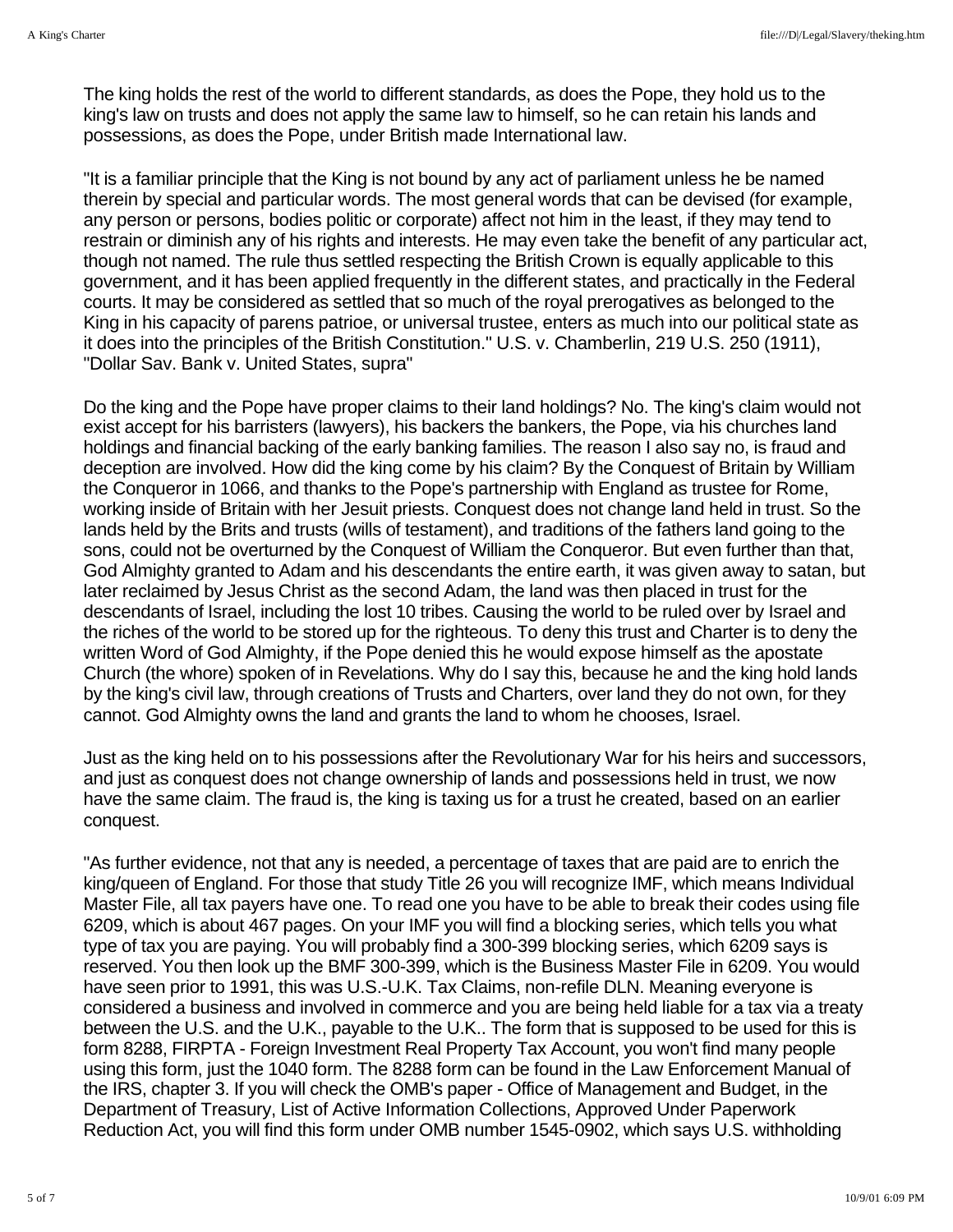tax-return for dispositions by foreign persons of U.S. real property interests-statement of withholding on dispositions, by foreign persons, of U.S. Form #8288 #8288a. These codes have since been changed to read as follows; IMF 300-309, Barred Assement, CP 55 generated valid for MFT-30, which is the code for 1040 form. IMF 310-399 reserved, the BMF 300-309 reads the same as IMF 300-309. BMF 390-399 reads U.S./U.K. Tax Treaty Claims. The long and short of it is nothing changed, the government just made it plainer, the 1040 is the payment of a foreign tax to the king/queen of England. We have been in financial servitude since the Treaty of 1783. The United States Is Still A British Colony, part I

It's a big con. Only God Almighty owns the land, by grant and charter, also trust, the land is reserved for us and our use, the benefactors of his kingdom and covenant. How can you take that which does not belong to you? By force of arms, that is why Jesus Christ with his angels will take by Conquest what belongs to Him and His Heirs, see Matthew chapter 13. We can prove our title and possession of the land, which predates any other claim. It is a shame we could not have learned from the American Indian, that no man owns the land.

"....In Harden v Fisher, 1 Wheat Rep. 300, which was also under the treaty of 1794, this court held that it was not necessary for the party to show a seisin in fact, or actual possession of the land, but only that the title was in him, or his ancestors, at the time the treaty was made...." The Society, &c., v. The Town of New Haven. Et Al. 8 Wheat. 464; 5 Cond. Rep. 489.

"....In Terrett v. Taylor, it was stated that the dissolution of the regal government, no more destroyed the rights of the church to possess and enjoy the property which belonged to it, than it did the right of any other corporation or individual to his or its own property. In the later case, the Chief Justice, in reference to the corporation of the college, observes that it is too clear to require the support of argument, that all contracts and rights respecting property remained unchanged by the revolution; and the same sentiment was enforce, more at length, by the other judge who noticed this point in the cause...." The Society, &c., v. The Town of New Haven. Et Al. 8 Wheat. 464; 5 Cond. Rep. 489.

As a matter of law these treaties were written in such away they could not be overturned using civil law, so the Revolutionary War changed nothing concerning the king's investment and creation of America Inc.

"....His lordship observes that that was a case in which the old government existed under the King's charter, and a revolution took place, though the new government was acknowledged by this country. Yet it was held, that the property, which belonged to a corporation existing under the King's charter, was not transferred to a body which did not exist under his authority, and, therefore, the fund in this country was considered to be bona vacantia belonging to the crown...."The Society, &c., v. The Town of New Haven. Et Al. 8 Wheat. 464; 5 Cond. Rep. 489.

"....The treaty of 1783 forbids all forfeitures on either side. That of 1794 provides that the citizens and subjects of both nations, holding lands (thereby strongly implying that there were no forfeitures by the revolution), shall continue to hold, according to the tenure of their estates; that they may sell and devise them; and shall not, so far as respects these lands and the legal remedies to obtain them, be considered as aliens. In the case Kelly v. Harrison, 2 Johns. cas 29., Mr. Chief Justice Kent says:" I admit the doctrine to be sound (Calvin's case, 7 Co. 27 b.; Kirby's Rep. 413), that the division of an empire works no forfeiture of a right previously acquired. The revolution left the demandant where she was before...." The Society, &c., v. The Town of New Haven. Et Al. 8 Wheat. 464; 5 Cond. Rep. 489.

I remind America what Edmond Burke said: